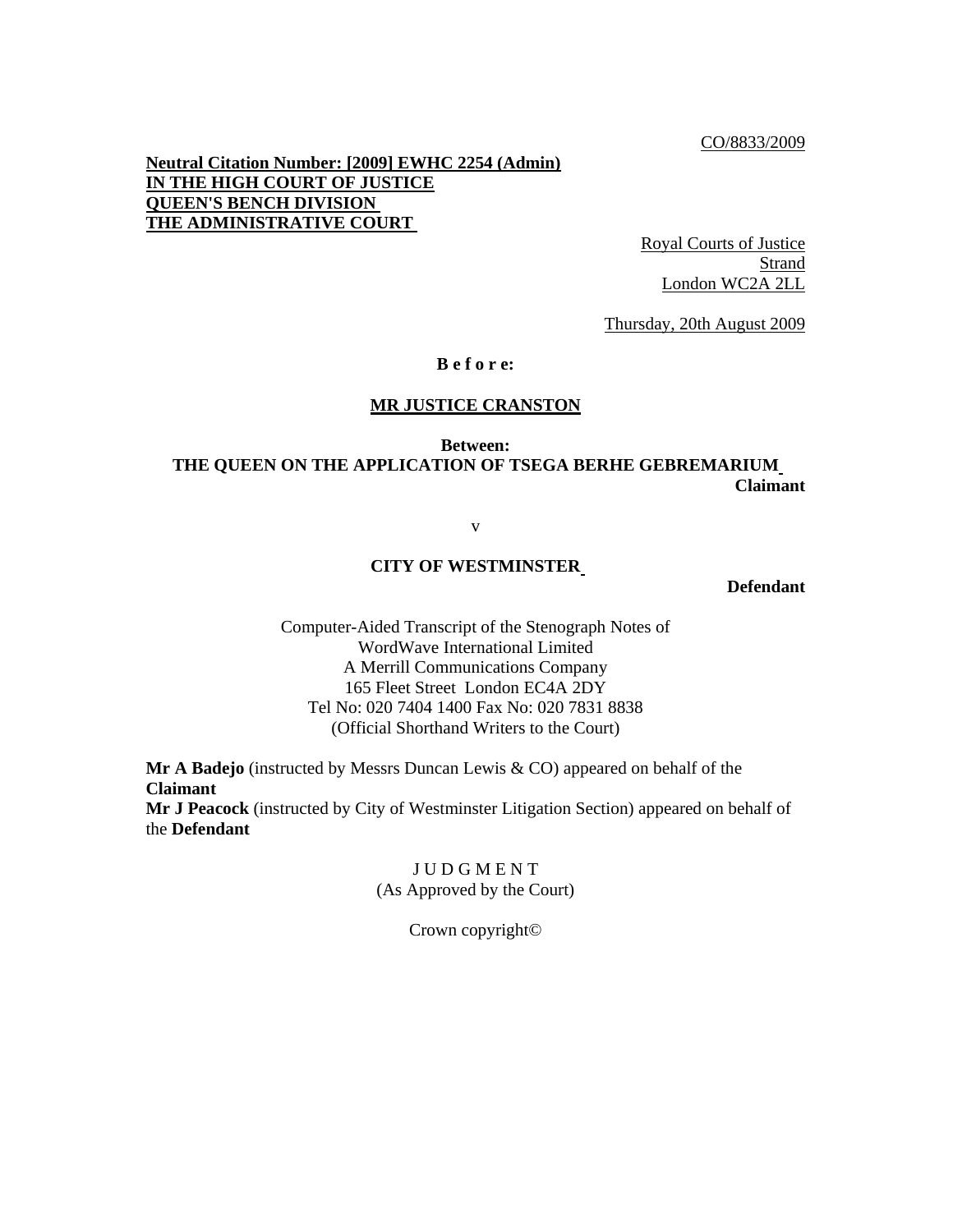- 1. MR JUSTICE CRANSTON: This is an application for permission to apply for judicial review and interim relief. The claimant applied to the Lord Mayor and Citizens of the City of Westminster ("the Council") for housing assistance under the provisions of Part 7 of the Housing Act 1996. That was on 1st June of this year. The claimant was provided with interim accommodation pursuant to section 188(1) pending the Council's decision under section 184.
- 2. On 17th July, the Council announced its decision under section 184 to the effect that the claimant was homeless, eligible for assistance and in priority need, and did not become homeless intentionally. However, the Council decided that the claimant had no local connection with Westminster but that she had a local connection with Cardiff. As a result, the Council decided that the conditions for referral of the claimant's case to Cardiff City Council ("Cardiff") were met. Subsequently, Cardiff accepted the referral of the claimant's case. Accordingly, the Council decided that it would cease to provide interim accommodation to the claimant on 8th August.
- 3. On 5th August, the claimant's solicitors requested a review of the decision and they asked the Council to provide interim accommodation pending the outcome of the review. By a letter dated 7th August, the Council said that it had decided against exercising its discretion to provide interim accommodation. There were further representations which I will describe later in this judgment.
- 4. On 10th August, the duty judge ordered interim accommodation overnight and that there should be a hearing on the 11th. The matter came before Dobbs J on 11th August. In her order, she adjourned the matter for a week. Her order read:

"The Defendant to serve a decision regarding the issue of the children's place of worship by 4.30 on Thursday, 13th August 2009."

When the papers reached me, I assumed that that was the only outstanding matter to be decided on the application for permission and for interim relief. Notwithstanding that there had been a hearing before Dobbs J, counsel told me that I had to hear the whole matter afresh. That occurred yesterday and took approximately an hour. I refused permission and interim relief. Because I was hearing a day case, I was not able to give judgment. Consequently I give the reasons this morning for my decision yesterday.

5. The relevant legal background is accepted by both sides. In particular, section 188(3) of the Housing Act 1996 provides that a local housing authority may provide accommodation to an applicant pending a decision on a review. That statutory provision is mirrored in section 200(5), which is the provision applicable in this case. It reads:

> "The duty under subsection (1) ... ceases as provided in that subsection even if the applicant requests a review of the authority's decision (see section 202).

> The authority may continue to secure that accommodation is available for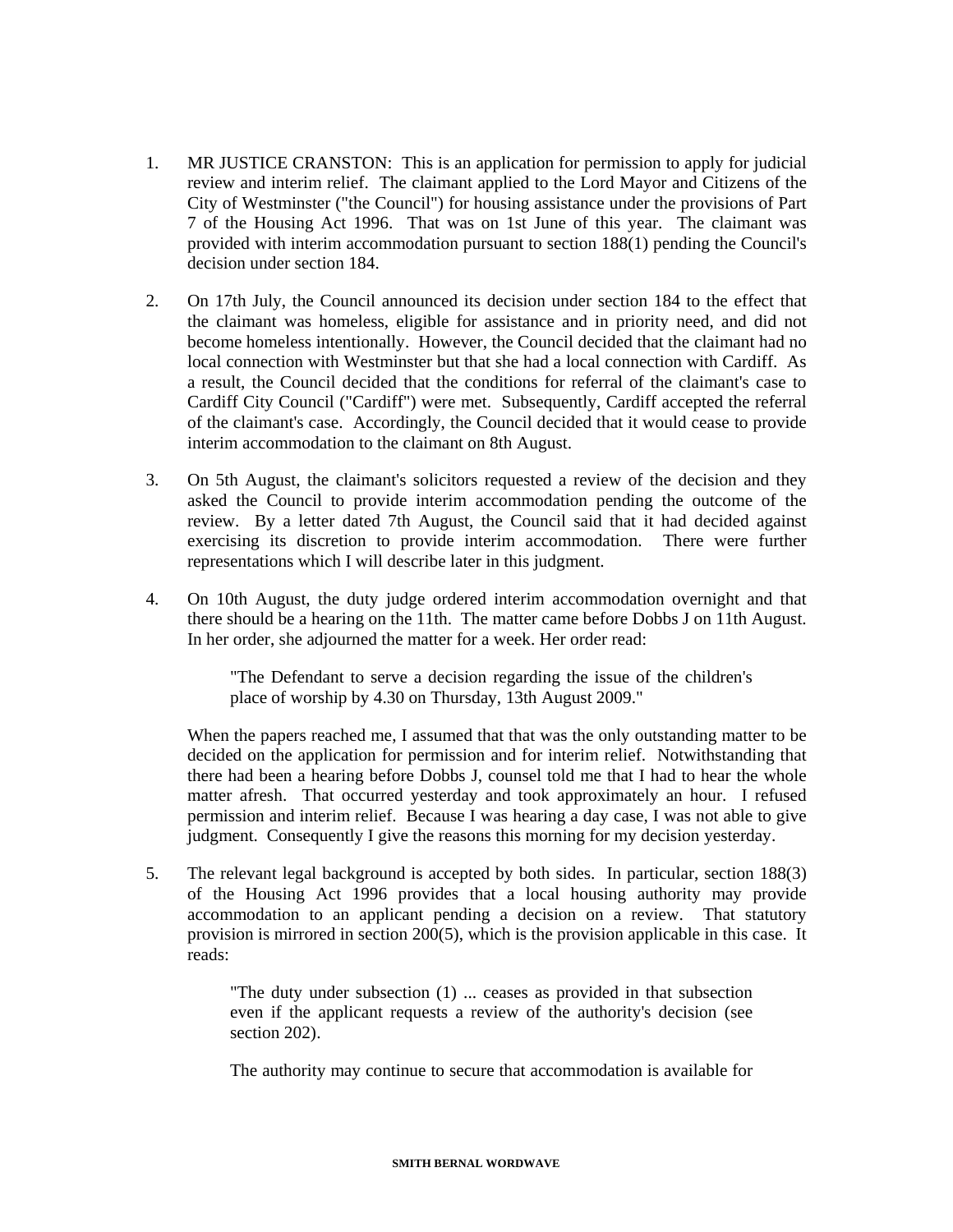the applicant's occupation pending the decision on a review."

- 6. Both counsel accepted that the principles pertinent to the exercise of discretion under that statutory provision are provided for in R v Camden London Borough Council, ex parte Mohammed [1997] 30 HLR 315 at page 321. In that case, Latham J considered the factors which a local authority should consider in deciding whether to exercise its discretion under this type of provision. Three factors were identified: first, the merits of the case, and that means, in the light of later authority, the merits of an applicant's case that the authority's original decision was flawed; secondly, whether or not there is new material, information or argument; and, thirdly, the applicant's personal circumstances.
- 7. The upshot of the authorities following Mohammed is that this court will only intervene in the exercise of a local authority's housing discretion under a statutory provision like section 200(5) in an exceptional case. In particular, that proposition is contained in Lord Woolf's decision in R v Brighton and Hove Council, ex parte Nacion [1991] 31 HLR 1095 at page 1101.
- 8. The facts in this case are that the claimant comes from Eritrea. She arrived in this country in the middle of 2006. Under the dispersal policy for asylum seekers, she was accommodated in Cardiff by NASS. She was ultimately successful in her asylum application and, as a result, the NASS accommodation provided to her ceased in October 2007. From that time, until 29th May of this year, she rented privately in Cardiff at two different addresses. She was there by herself but ultimately her four children, aged between 4 and 16 years, were granted family reunion visas and arrived in Cardiff.
- 9. She stayed with her children for only a week and then came to London. She had only a one bedroom flat in Cardiff and it was too small. Moreover, on her account she did not want her children to be isolated in Cardiff. When she came to London she approached the Council. That was on 1st June of this year. She was interviewed by housing officers. In the interview she said that she wanted to come to London for her church and community. The housing notes record that she was informed of the possibility of a local connection referral. The notes for 13th July record that the case officer, Anish Patel, had made enquiries with the claimant's former landlord in relation to the Cardiff accommodation. The notes record that the claimant had no local connection with Westminster as she lived in Cardiff between 2007 and 1st June of this year.
- 10. The housing notes, dated 16th July, record that Mr Patel had advised Cardiff that he would be making a referral to it on the grounds that the claimant had a local connection with them. The case notes for 17th July record that Mr Patel telephoned the claimant to advise her that he would refer her case to Cardiff as she had a local connection there. The notes record that she was unhappy with the decision and said that she felt isolated in Cardiff. The notes record that Mr Patel explained that there was support available in Cardiff. On 17th July, the Council wrote to the claimant, confirming its decision in what is known as a section 198 letter. There is no need to explore the details of that letter. However, there is one passage, which states that Mr Patel had called the claimant on 17th June to inform her that he was minded to refer her case to Cardiff and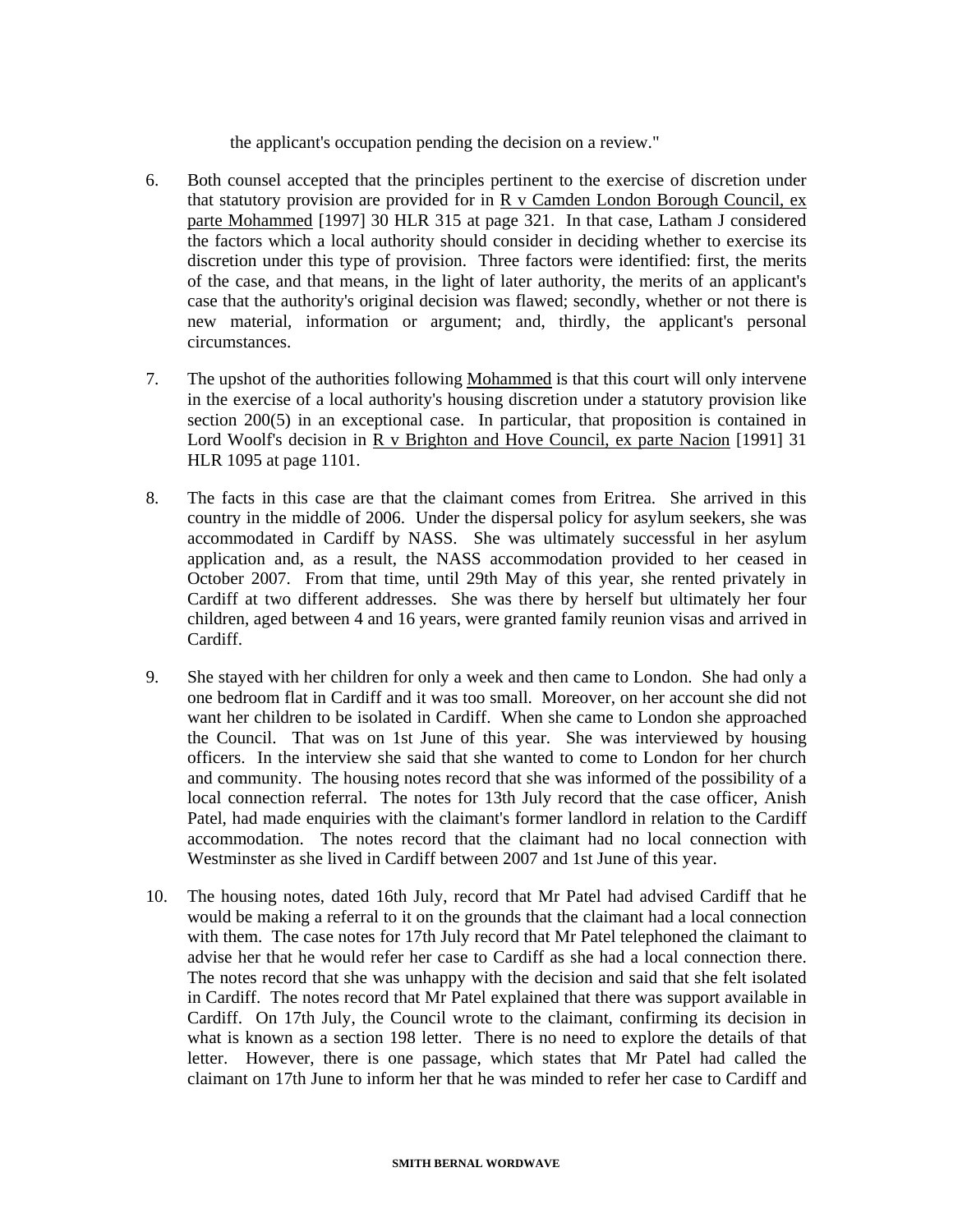he requested her view on whether she wished to make further representations. In the claimant's submissions before me, it was said that there was no evidence to support that telephone call being made. I have considered the case notes in combination with the section 198 letter, and it seems to me that the only conclusion that can be drawn is that Mr Patel did make that call on 17th June.

- 11. As I mentioned, the claimant solicitors became involved and wrote to the Council on 5th August. In the course of their letter, they asked the Council to exercise its discretion to grant interim accommodation pending review. They explained that the claimant did not want to return to Cardiff, that in Cardiff she felt lonely and isolated because there was no Eritrean community and that in Cardiff she had suffered from depression. All her family and friends lived in London. Moreover, the letter explained that the claimant's children were of the Christian Orthodox faith and that the only church they could attend was the Eritrean Christian Orthodox church in Southwark. They would be unable to attend church if relocated to Cardiff. The letter continued that the claimant and her children had many friends in London from the Sudan and Eritrea and that the children were registered to start school in September. In London the claimant had friends who were able to care for the children.
- 12. The Council replied to that letter on 7th August. The letter used the decision in Mohammed as a structuring device. Under the heading "Merits of the Case", the Council explained they were satisfied that the claimant had established a residence connection in Cardiff and that she had had two privately rented flats by her own choice there. The claimant's children were of the Christian Orthodox faith but there were Pentecostal churches in Cardiff with Eritrean worshippers. Although the children were registered to start school and there would be some disruption in their move to Cardiff, that would not be detrimental in the long term. The claimant would not be isolated because she now had her four daughters with her.
- 13. Under the heading "New Information, Material and Argument", the second of the Mohammed factors, the Council said it was not aware of any such new information, material or argument. Under the heading "Personal Circumstances", the Council wrote that they had considered the claimant's personal circumstances. The decision reached was that the claimant had a local connection with Cardiff. Cardiff had accepted the referral and was prepared to offer her suitable accommodation. Therefore technically she was not homeless. The letter concluded by saying that, taking into account all those matters, the Council declined to exercise its discretion to provide interim accommodation.
- 14. The solicitors sent a pre-action protocol letter on 7th August and the Council replied on the same date. In that letter, the Council explained that its letter of the 7th clearly demonstrated that it had considered the Mohammed factors. Cardiff had accepted the referral and had agreed to accommodate the claimant and her children. Therefore the claimant was not street homeless.
- 15. There was a further letter from the solicitors on 10th August. The solicitors explained that they had now received the client's housing file and in the light of that wished to make further representations. After canvassing the relevant law, the letter explained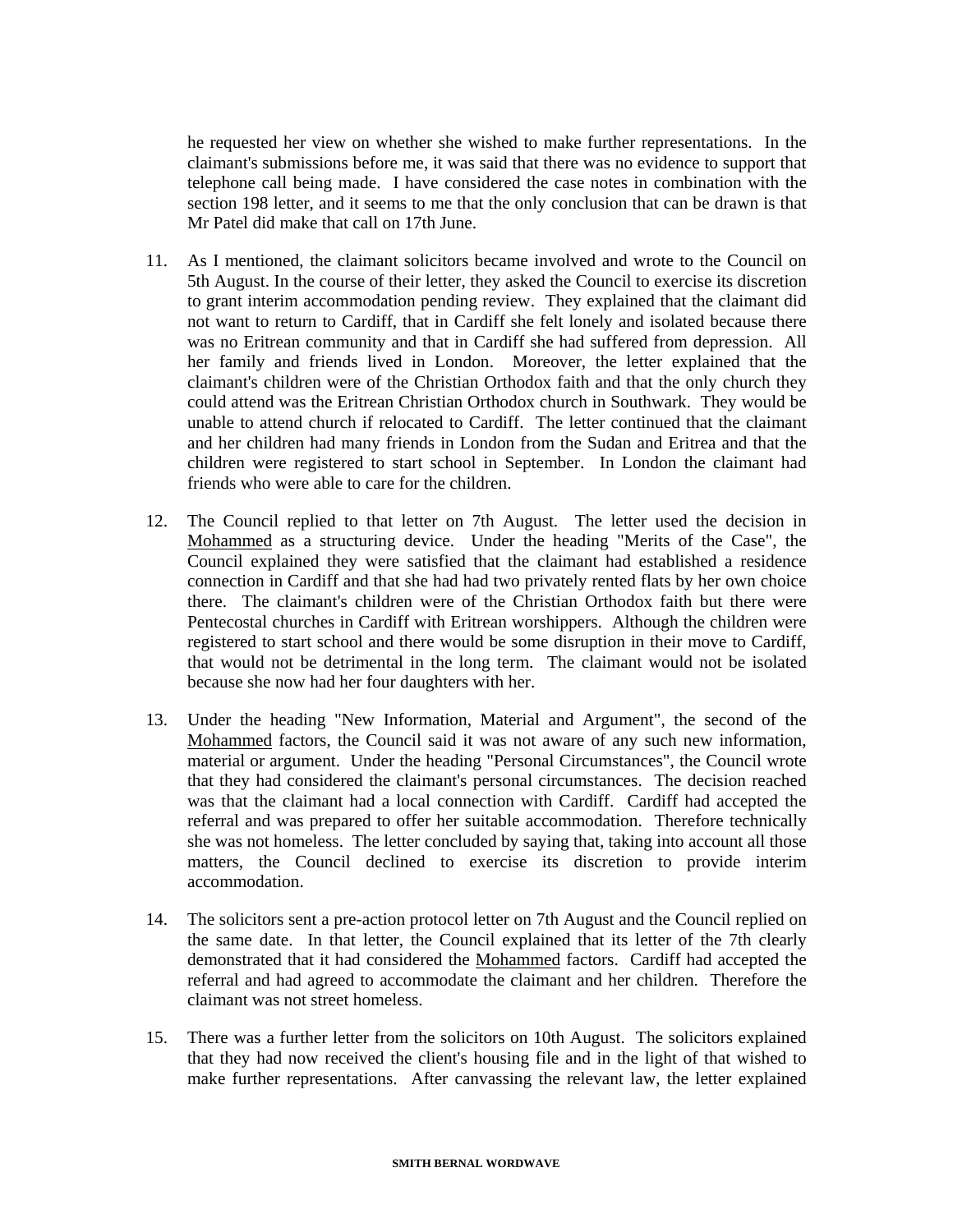that, as the housing file recorded, the claimant had said at the initial interview that she had wanted to come to London for her church and community. There was no evidence that the Council had made enquiries before deciding to refer the matter back to Cardiff. No enquiries in particular were made that the claimant might have a local connection with Westminster on the grounds of special circumstances:

"It appears that the decision to refer the client to Cardiff was purely based on the period of time that she resided in Cardiff."

Even when the claimant said she was unhappy with the decision to refer her back to Cardiff, no further enquiries were undertaken to discover the source of her unhappiness. The letter also raised the issue of whether or not Mr Patel had made the call on 17th June. The letter then said:

"The council's response to the client's statement that she wants to remain in London to be close to her church is that enquiries have demonstrated that Pentecostal Churches exist in Cardiff and these have Eritrean worshippers. The council have appeared not to understand that as Orthodox Christians the children are forbidden from attending Pentecostal churches."

In the light of all those reasons, the solicitors submitted that the Council's decision regarding interim accommodation was flawed.

- 16. When the matter came before Dobbs J, she identified the issue of the church attended by the children in Southwark as the central issue. As I have described, the order drawn up as a result of the hearing before her directed the Council to address that issue. It did that in a letter dated 13th August. In that letter, it asserted that Mr Patel had clearly considered special circumstances before reaching the decision to refer the claimant and her family to Cardiff. The Council carefully considered the feeling of isolation and the absence of an Eritrean community there. Nonetheless, it was not satisfied that those were special circumstances in the light of her previous residence in Cardiff by her own choice and the fact that she had managed there without her community.
- 17. The 13th August letter then addressed the issue of the children's church. The letter explained that the Council had conducted a call with the assistance of a Tigrinya interpreter. The letter stated that, in contacting the Southwark church, the Council had been able to speak to the Deacon. He had confirmed that the children had attended the church, although not to the extent which the claimant apparently had advanced. Importantly, the Deacon confirmed that, although the children followed the Orthodox faith, they could attend any Orthodox church. The Council had therefore carried out a search and found that there was a Greek Orthodox church in Cardiff which the children could attend. The letter records that the Council accepted that there might be a language barrier at the initial stage but, once the children started school in Cardiff, they would improve their English. In addition, the letter explained that the Council had contacted the Secretary of the Greek Orthodox Church in Cardiff and he confirmed that there were at present people from about 20 different countries following the Orthodox faith who attended the church. The Council's letter also made the point that the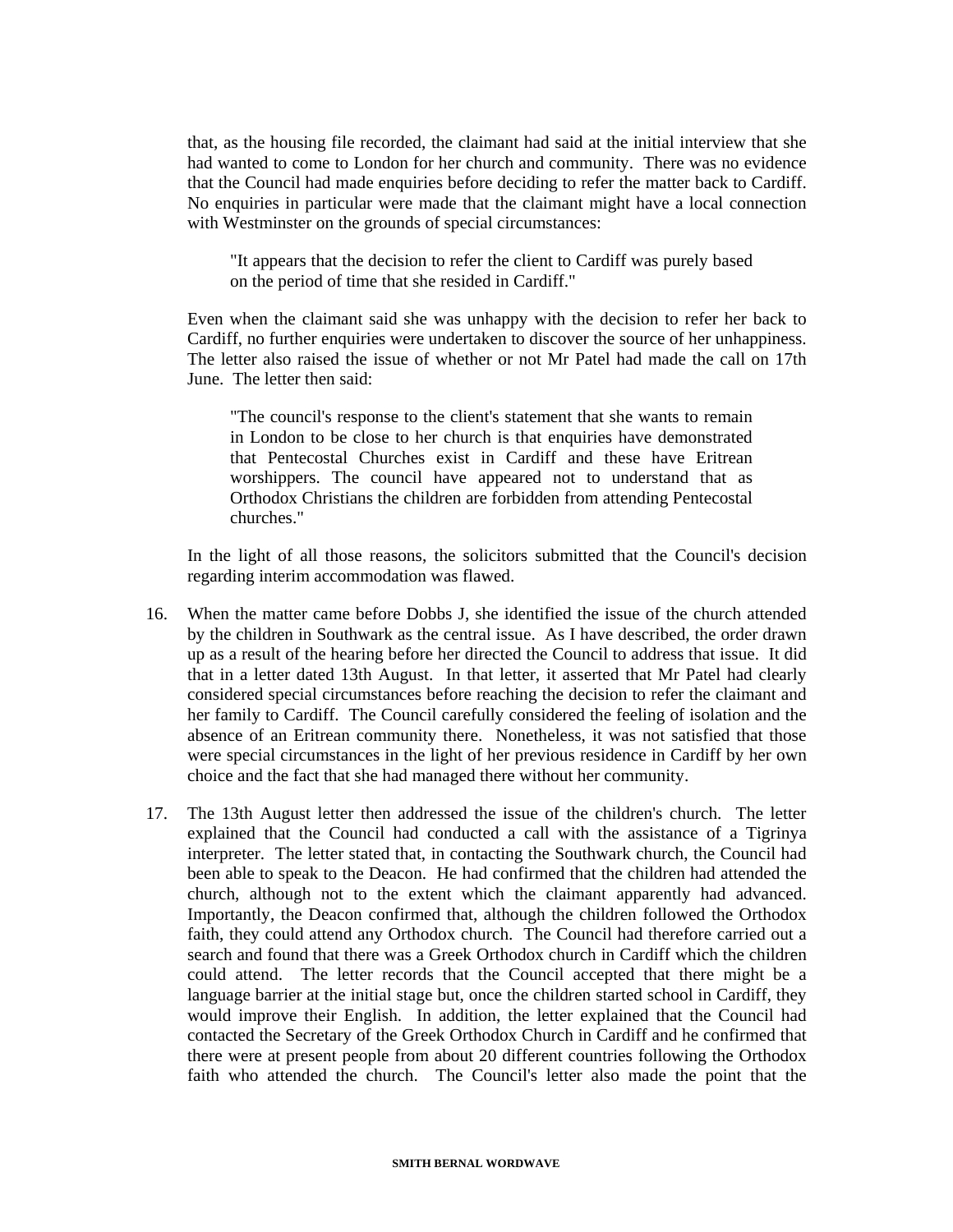Orthodox church which the children currently attended was located in Camberwell, which was in the London Borough of Southwark, and that the need for the children to attend that church would not give rise to any legal connection with Westminster.

- 18. Finally, I should refer to the letter of the claimant's solicitors dated 14th August where they contend that there are only two Orthodox churches in the country where church services are conducted in the Tigrinya language, the children's native language, and one of those is the one in Southwark.
- 19. Before me, the claimant contended that the Council had not addressed its mind to the discretion it had under section 200(5) of the Housing Act 1999. In relation to the three factors identified in Mohammed, the claimant submitted that the Council's officials had failed to address their mind to the existence of a discretion not to refer the applicant to Cardiff. In particular, in the letter of 10th August the claimant's solicitors had raised the serious issue of the lack of sufficient enquiries before the matter was referred back to Cardiff. In the claimant's submissions, the Council could well have decided, having made the enquiries which it ought to have made, that the support networks available in its area far exceeded those which existed in Cardiff. It might well have exercised its discretion in favour of the claimant. The issue of the call of 17th June was also raised under this head.
- 20. Under the second Mohammed factor new material, information and argument the submission on behalf of the claimant was that the claimant's solicitors in their letter of 10th August had raised new arguments which could have a real effect on the decision under review. In particular, there was the issue of the children's attendance at an Orthodox church. The earlier contention of the Council that they could attend a Pentecostal church in Cardiff was clearly wrong. The fact was that the services and the additional lessons provided by the Southwark church were in the children's own language. There were no Eritrean Orthodox churches in Cardiff. Although the Council appeared to accept that there would be a language barrier, they failed to take into account that during the short review period it was unlikely that the children would have picked up sufficient English to enable them to worship at the Greek Orthodox church in Cardiff.
- 21. Subsequently, the claimant submitted, the Council's decision was flawed. It placed an undue emphasis on the existence of the Greek Orthodox church in Cardiff. The issue was whether the claimant's children would be able to take part fully in religious worship during the review period if the claimant was not granted interim accommodation in London. Given that the claimant and her children had a very strong support network in Southwark, although the Council was not initially under a duty to enquire into the local connection with Southwark, they might well have done so. The Council failed to carry out any enquiries about a possible local connection with the London Borough of Southwark.
- 22. As to the third Mohammed factor, personal circumstances, the submissions on behalf of the claimant were that she would become street homeless in London if she was not provided with interim accommodation pending review. The Council had said that Cardiff had accepted the referral and therefore technically she was not homeless. That